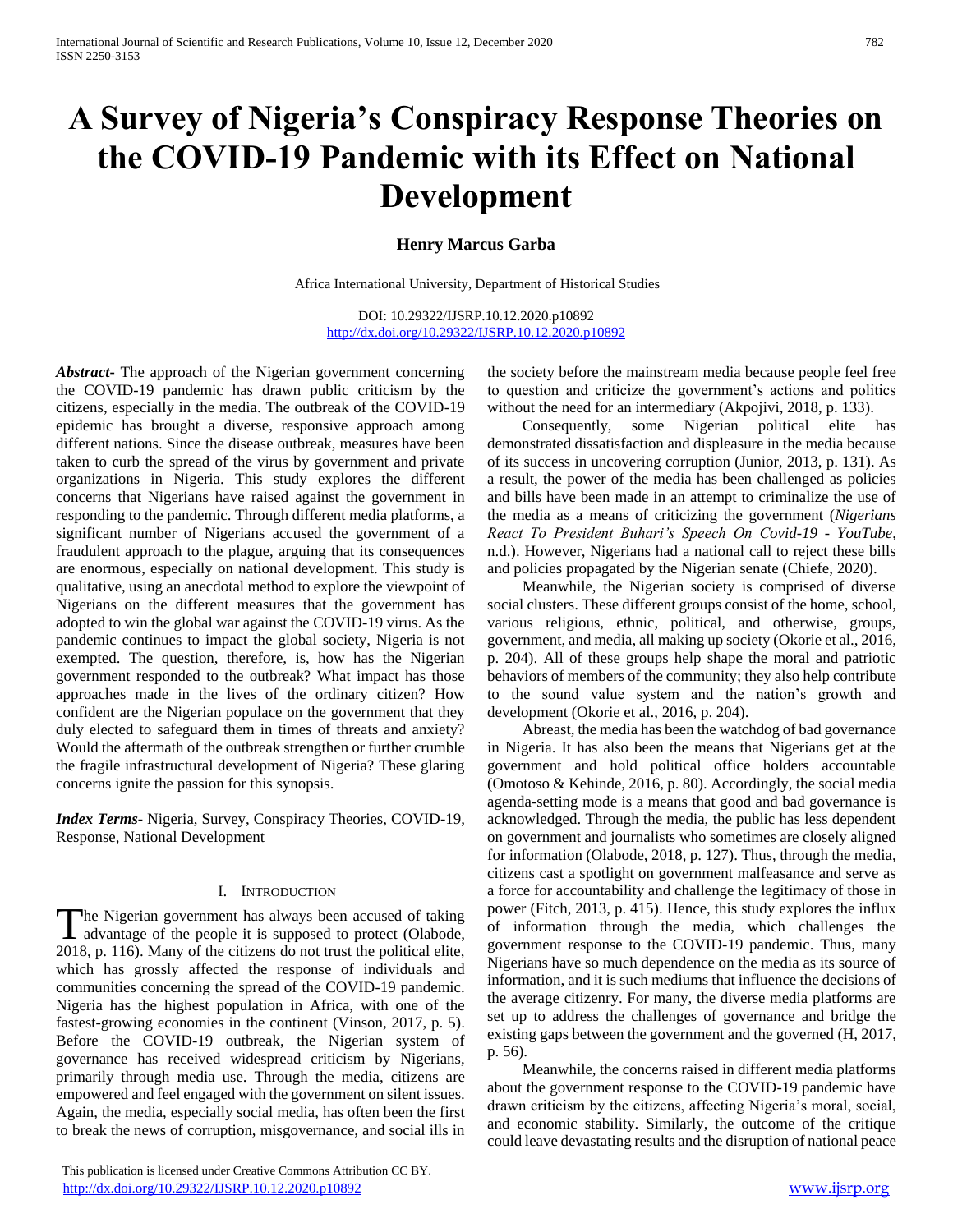and unity of Nigeria; hence, this study is essential. It explores the concerns of the ordinary Nigerian who may not have the opportunity to be heard through other formal means.

#### II. THE COVID-19 PANDEMIC AND THE NIGERIAN SOCIETY

 The outbreak of COVID-19 and its declaration as a global pandemic by the World Health Organization (WHO) has raised concerns, fear, and angst. Indeed, people's social lives have been shattered due to the enforcement of social distancing and lockdown as preventive measures, more so that economic hardship had grown (*WHO Director-General's Opening Remarks at the Media Briefing on COVID-19 - 11 March 2020*, 2020). What the world experience, as reported by media channels, is disheartening. There is the danger of economic stalking, threat of violence, and increased lawlessness. These concerns are the result of anxiety and uncertainty of what tomorrow might be. While social life is disrupted, hospitals and health workers seemed overwhelmed with the influx of possible viruses (Lennox, 2020).

 In Nigeria, people appeared to be dying not because of the infection but because the attention of medical personnel turned to COVID-19 with little attention given to other ailments. Also, the Nigerian government's medical infrastructure is porous, as lamented by Nigeria's secretary to the federation (Elumoye & Okocha, 2020). Similarly, it is suspected that every medical issue is COVID-19 related as medical personnel seemed to turn patients with other illnesses, declaring them victims of the pandemic. Recently, the secretary to the Government of the Federation (SGF), Boss Mustapha, expressed concern about reports received on medical institutions refusing to accept patients with other diseases over the fear of COVID-19 (Owolabi, 2020). The SGF submitted that the refusal to treat patients with different ailments had resulted in several unfortunate fatalities, which has led to more deaths amidst the war against the pandemic (Owolabi, 2020).

 The impact of the pandemic is affecting the healthcare of non-COVID-19 cases, more so that medical personnel expressed fear of the contagion, which has resulted in turning patients away from hospitals (Adeboyejo, 2020). There is a rising concern about hunger and economic hardship. As alluded, it is not the COVID-19 virus that will kill people, but starvation and fear because many Nigerians survived on the small and medium industries (Idris, 2020).

 COVID-19 is a virus discovered in China, which has spread rapidly to nations around the world. The disease has claimed lives and continues to do without a permanent solution. The spread of the virus has challenged the global society to reawaken the quest for medicine (Gate, 2020). Today, the response to the infectious disease (COVID-19) accepts intellectual, religious, and political interests among nations, people, and societies (Warah, 2020).

 Consequently, the aftermath of the pandemic could record the emergence of new powers and interests and could open new economic borders and allegiance (Mahbubani, 2020). While the global community is all in the fight against the virus, Africa is not left behind. The pandemic has challenged the infrastructures and governments of many African nations. COVID-19 has unraveled the weakness of countries and brought some African nations into the limelight in the effort to impact society (Denton, 2020). For instance, while the world was struggling for medical supplies and how to manage the virus, Madagascar, a small island in the

 This publication is licensed under Creative Commons Attribution CC BY. <http://dx.doi.org/10.29322/IJSRP.10.12.2020.p10892> [www.ijsrp.org](http://ijsrp.org/)

African continent, developed a traditional medicine that drew the attention of the global society. Accordingly, the bold step and support that the government has given to medical research have pride-lifted Madagascar. Such medical discovery has attracted the commendation of WHO, which has also brought Africa to the limelight of the war against the pandemic (AfricaNews, 2020). However, in Nigeria, this development has raised concern about what role a strong economic and human resource nation like Nigeria is playing in the global scene on the war on COVID-19 (Alfa Shaban, 2020).

 Meanwhile, different African governments, including Nigeria, turned to Madagascar for an alternative traditional cure for the virus. (Ekonde, 2020). These realities have challenged the Nigerian populace to cry out on the ineffectual role with great potentiality in the lead against the pandemic. This paper explores the response of Nigerians and their dissatisfaction with government responses against the fight on the COVID-19 virus. The study is conducted based on four questions: First, what is the people's view on the government approach to COVID-19? Second, how do people perceive government response to the pandemic? Third, what possible impact of government response to COVID-19 is to the development of Nigeria. Finally, the study examines people's suggestions on what the government ought to do at the COVID-19 outbreak?

## III. GOVERNMENT RESPONSE TO THE COVID-19 PANDEMIC

 A sampled response of different media platforms showed that most Nigerian populace described the Nigerian government approach to the COVID-19 as inadequate. For instance, Campbell and McCaslin submit that since the pandemic outbreak, Nigeria had recorded a low impact, which could be due to the low level of testing (Cambell & McCaslin, 2020). The government had adopted the global measures of social distancing, lockdown, stay at home, and the avoidance of social and large gatherings; nevertheless, the enforcement of these measures were described as epileptic. The impact of the virus was twofold; on the one hand, the elites were primarily affected due to their abroad travel. On the other hand, the lockdown profoundly impacted the poor, partly due to Nigeria's low economic standard. Foremost, a day without work means a day without food (Avenue, 2020). Many who depended on the daily income for their livelihood found it challenging to obey government instructions. Other measures that the government put in place to fight the pandemic included initiating isolation centers in different states of the federation, support, and donations by individuals, non-governmental organizations, and the private sectors (Unah, 2020).

 There was also the sharing of palliatives to most needy Nigerians, revising medical incentives for health workers, and many more to fight coronavirus. For instance, the Kaduna State government reviewed the salary income of COVID-19 health workers whom the governor described as the most vulnerable of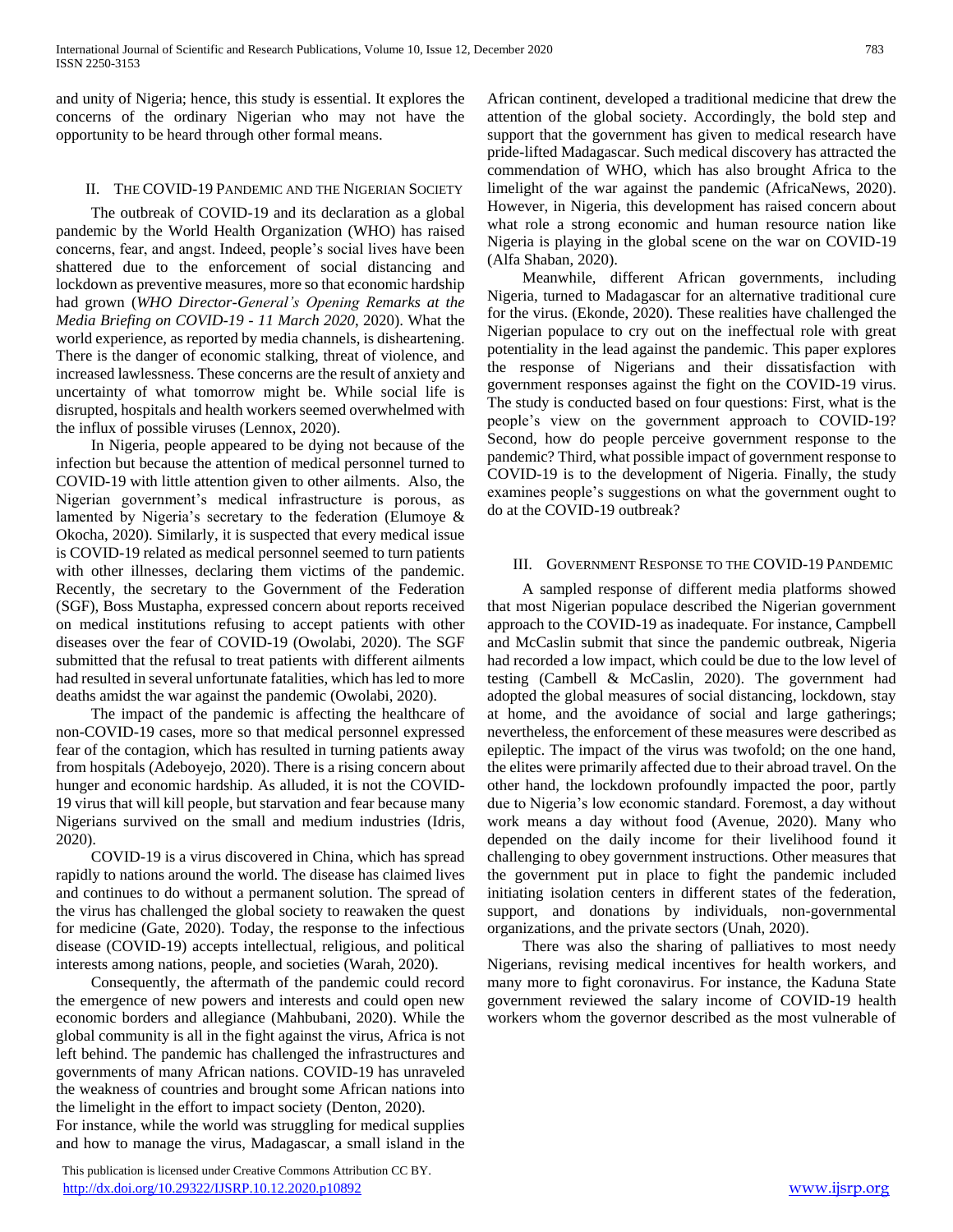the pandemic.<sup>1</sup> There were also economic measures that the Nigerian government adopted to cushion the pain the virus inflicted on the populace (*INSIGHT*, 2020). Some of the actions that the government undertook included the reduction of fuel prices ("Why Nigeria reduce fuel price from N145," 2020). There was also the adoption of new procedures by the central bank to tackle the economic impact of the pandemic, which consisted of the establishment of fund support to the country's economy, which targeted household and micro and small enterprises, and reduction of the interest rate (*Nigeria - KPMG Global*, 2020).

#### IV. THEORIES OF NIGERIA'S CONSPIRACY RESPONSE TO THE COVID-19 PANDEMIC

 While the spread of COVID-19 continues to impact society from different perspectives, the outcome of this exploration alludes that many Nigerians downplay the effort of the government. Notably, a significant number of media respondents argue that almost every measure that the government had taken seemed to be a conspiracy, propaganda, and the politics of the elite. Some contend that though the government had announced the reduction of fuel, many filling stations, apart from government-approved filling stations like the Nigerian National Petroleum Company (NNPC), are unwilling to reverse to the new price. Foremost, there seems to be no government enforcement on the new pomp price (Ozugbakun, 2020). Alarmingly, after few months of fuel reduction, the government increased fuel prices; thus, it soared the hardship of the ordinary citizen. Also, the exchange rate has gone high, and the Naira had depreciated, causing more economic pain. Government financial measures seem to benefit only a few as the Naira experienced the worse devaluation in fifteen years (TVCNews, 2020).

 Other areas that raised concern among Nigerians included the adopted steps taken to identify victims and generate the COVID-19 index number. The dispatching of *Almajiris* all over the states of the federation was described as a conspiracy to promote a political agenda (Channels Television, 2020). Also, the effort by the national assembly to pass the compulsory vaccine bill, and the models of sharing palliatives, all allude to these conspiracies. Few of the areas that this research explores include:

## V. THE CONSPIRACY OF VICTIMS INDEX GATHERING

 There was a lot of accusation on media of government measures in ascertaining victims and the daily index number. In an interview with the owner of Africa Independent Television (AIT), Raymond Dokpesi, about his COVID-19 experience, Dokpesi appreciated all those involved in the fight against the pandemic yet expressed concern and doubt about the virus in Nigeria. Dokpesi alleged that:

He still needed to be educated about the difference between COVID-19, a virus, and mosquito parasite, asserting that every

 $\overline{a}$ 

medication he was given was malaria medication. People with other symptoms are turned into COVID -19 patients to add to the index number. This has instead ignited fear, which seems to kill more than the virus itself. Dokpesi questioned, "when has malaria become synonymous with COVID-19" (BEN Television, 2020). Similarly, another survey alleged that medical institutions are looking for every means to increase the index number of COVID-19 victims. It is claimed that:

 The Nigeria Center for Disease Control (NCDC) has instructed some medical personnel to declare any serious medical issue in their hospital as a COVID-19 case, which goes with a promise of incentives. Nurses or doctors who report a client as COVID-19 get a weekly stipend. Any medical personnel who could inject and kill an older person and sign a fake death certificate on that patient collect a substantial amount for every adult death as a reward (*You Have Covid-19 If You Visit the Hospital in Nigeria*, 2020.).

 Accordingly, an interview in Cross River State asserted that people were pressured to declare themselves COVID-19 patients to be given some money. People showed text messages alleging that they were to make the pronouncement and be given a considerable amount of money (ChannelsTV, 2020a). A lady from Delta State submitted that she was paid fifteen thousand Naira to lie that she had COVID-19 (Emmanuel Dudu, 2020). Consequently, Nigerians expressed concern and doubt, and many chose not to go to the hospitals for any medical treatment of any kind because of the ongoing COVID-19 fraud in Nigeria. These conspiracy theories suggested that some individuals or institutions were doing business with the pandemic and pursuing personal benefits. It was pathetic that while COVID-19 disease was real and killing people, some within Nigeria's political elites and stakeholders were taking advantage of the pandemic to exploit the situation for a business venture.

 Furthermore, the Governor of Kogi State, Yahaya Bello, cried out of an analogous conspiracy, contending that conspiracy plans were to import cases of coronavirus into Kogi State through illicit means. The governor also asserted that there was an unholy conspiracy to declare COVID-19 in all states of the federation, which suggested the attempt to import the disease or report fictitious cases. All these the governor described as "pressure from interesting quarters" (Abdulaziz, 2020). The presidential task force was also accused of instilling fear in people and lacked synergy by all those concerned (Ikumi, 2020). Responsively, rather than take the COVID-19 pandemic seriously, Nigerians used humor and comedies out of the pandemic.<sup>2</sup>

## VI. THE CONSPIRACY OF LOCKDOWN

 Another area that drew criticism on government response to the COVID-19 pandemic was the measures of lockdowns. Different nations reacted differently to the pandemic as ghost cities were shown on television with empty and stalked

<sup>2</sup> *What Nigerians Are Doing With The COVID-19 Lockdown* (ChannelsTv, 2020), accessed May 26, 2020, https://www.youtube.com/watch?v=nzXa0FdRulg; (Ukomadu, 2020)

<sup>&</sup>lt;sup>1</sup> "Kaduna Government to Pay Daily Allowance to COVID-19Nigeria — The Guardian Nigeria News – Nigeria and World News," accessed May 12, 2020,

https://guardian.ng/news/kaduna-government-to-pay-dailyallowance-to-covid-19-frontline-health-workers/.

This publication is licensed under Creative Commons Attribution CC BY. <http://dx.doi.org/10.29322/IJSRP.10.12.2020.p10892> [www.ijsrp.org](http://ijsrp.org/)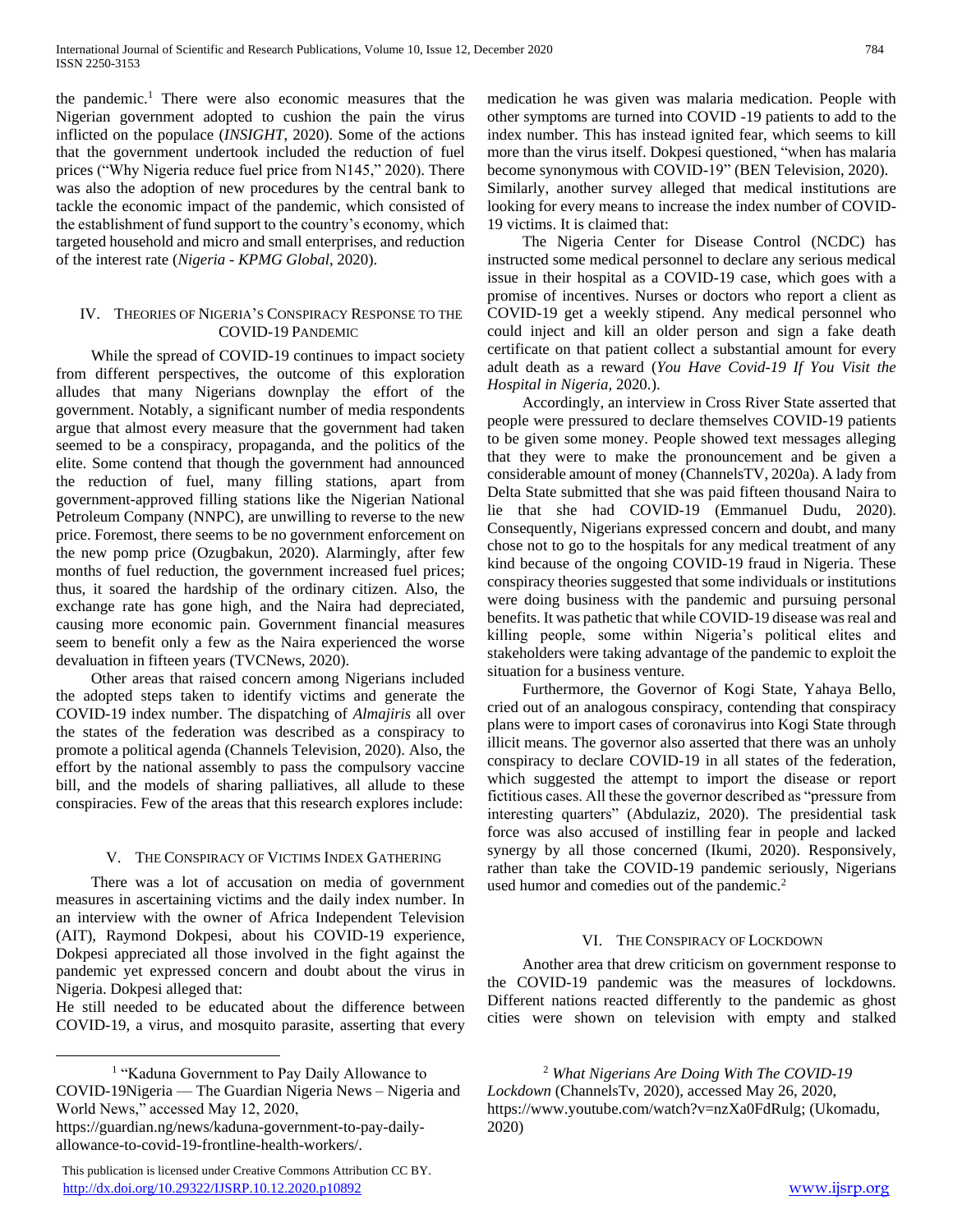economies. In Nigeria, the issue appeared to be different. People seemed to have responded with mixed reactions. The economy was shattered, as there were no measures to stabilize the prices of commodities. Some argued that people were asked to stay at home while there were no adequate provisions for and other necessities for their survival.<sup>3</sup>

 In an interview with the Governor of Cross River State, Professor Ben Ayade, the governor acclaimed that despite using his experience as a scientist and all strict measures taken and him, together with top government officials leading at the front line, yet, there was pressure to declare COVID-19 cases in Cross River (ChannelsTV, 2020-b). Ayade, in his examination of the Nigerian response to the pandemic, avowed:

 The government was not customizing the action plan that reflected the situation and originality of Nigeria. As a nation, Nigeria could not just put money in the hands of companies for the production of test materials just because they wanted to test. Testing was only possible when it was suspicious that it called for such. Also, the test measures lacked credibility and reliability, and the COVID-19 was not related to diagnostic techniques since it was unknown "novel." Thus, to conduct one COVID-19 test on a person and declare the result positive required some basic science rules and not just performing a rapid test and saying a person was a COVID-19 patient. So far, every test conducted was presumptuous. Also, in the western world, there seemed to be a business filing against all of these. As a medical professional, to do such a thing was abuse to his educational attainability and as a scientist. Consequently, the fight against COVID-19 had gone economic-political, and without a doubt, Nigerians and Africans were exploited due to Africa's lube holes (ChannelsTV, 2020-b). Admittedly, the Nigerian response to the COVID-19 outbreak seemed to follow what could be described as "the west syndrome." By implication, the government had no adequate measures to handle its problem but followed what others were doing. Following the west does not adequately address the need and impact of the virus on Africans and Nigerians.

 Furthermore, Nigerians accused their political elites of not responding to the pandemic at the right time. For instance, many lamented that while other nations were closing their borders and civic leaders were addressing their citizens and reassuring their safety, Nigerian borders were opened, and the presidency did not make any national broadcast that could help calm their anxiety until different stakeholders pressured the presidency (TV 360 Nigeria, 2020). Despite the outcry, the administration accused the widespread concerns of some Nigerians as cheap politics and drama of a selected few.<sup>4</sup> These concerns questioned the credibility, government style, and the love that instituted authorities have for the citizens.

#### VII. THE CONSPIRACY OF ECONOMIC RESPONSE AND SHARING OF PALLIATIVES

 The outbreak of the COVID-19 pandemic ignited a national response by individuals and different organizations and stakeholders. Banks, individuals, and wealthy Nigerians contributed a considerable amount of money to fight the epidemic (CNN, 2020). Responsively, many Nigerians expressed dismay and fear that these monies may not be used purposefully due to previous corruption experiences in the government sectors.<sup>5</sup> Also, others describe the move by individual and non-governmental organizations as hypocritical. For instance, banks were at the forefront of contributing to the coffers of the federal government; however, it was to the detriment of their staff. Like in Access Bank, it was lamented that after donating millions of Naira, the bank staff was faced with salary cuts to curb job loss (Olurounbi, 2020). Also, the expression of worries by Nigerians and the donations made opened a new face of fire outbreaks in different government buildings. Some Nigerians ascribed these fire incidences as a conspiracy to hide the corrupt practices of some interested people in government and avoid accounting for the funds raised to fight the pandemic (Siteadmin, 2020).

 Furthermore, the measures that were taken by the presidency to curtail the spread of the pandemic adopted the means for people to stay at home. This directive included keeping away from large gatherings and halting societies' economies, which ignited anguish and anxiety in people. Citizens were groaning under the weight of the lockdown due to frustration, boredom, and hunger. Also, the lockdown extensions were described as worse than coronavirus (BBC News, 2020). Consequently, the president announced the distribution of palliatives to areas like Lagos, Ogun, and Abuja. The sharing of government palliative and the measures adopted for delivering these palliatives was debunked and described as a scam by many Nigerians (Vanguard News, 2020).

 In an interview conducted by *9News Nigeria,* Buba Galadima, one of the leading critic of the Buhari-led government, asserted that the federal government's claim of continuing with the school feeding program while schools were closed was fraudulent, which only make Nigerians look like fools. Galadima also said, "Tell me which children in your area that they give food to or show me one person who has received the N20,000 palliative. It is so surprising that Nigerians, especially the media, kept quiet in the face of all these" (Mbam, 2020).

 Accordingly, a member of Nigeria's senate, Ndume, called for the disbandment of the federal aid committee who was in charge of the Humanitarian services. The committee was accused of fraud and that it lacked credibility. The senate member expressed disappointment on Nigeria's president Buhari for not disbanding the committee despite the outcry of many Nigerians (Haruna, 2020). However, in response, the government asked the

 $\overline{a}$ 

<sup>5</sup> Salawu Abiodun and Owolabi Samson Toyosi Olugbenga, eds., *Exploring Journalism Practice and Perception in Developing Countries* (Hershey, PA: IGI Global, 2017), 14; (Izevbekhai, 2015)

<sup>3</sup> *COVID-19: Mixed Reactions Trail Lockdown Extension in Lagos | TV360 Nigeria* (TV360, 2020), accessed May 26, 2020, https://www.youtube.com/watch?v=mKNTiWi77Q; (*COVID-19 Lockdown Bites Lagos' Unemployed Youth*, 2020)

<sup>4</sup> ChannelsTV, "Presidency Explains Buhari's Approach To Coronavirus - YouTube," accessed May 26, 2020, https://www.youtube.com/watch?v=aFhRI-uB9ls.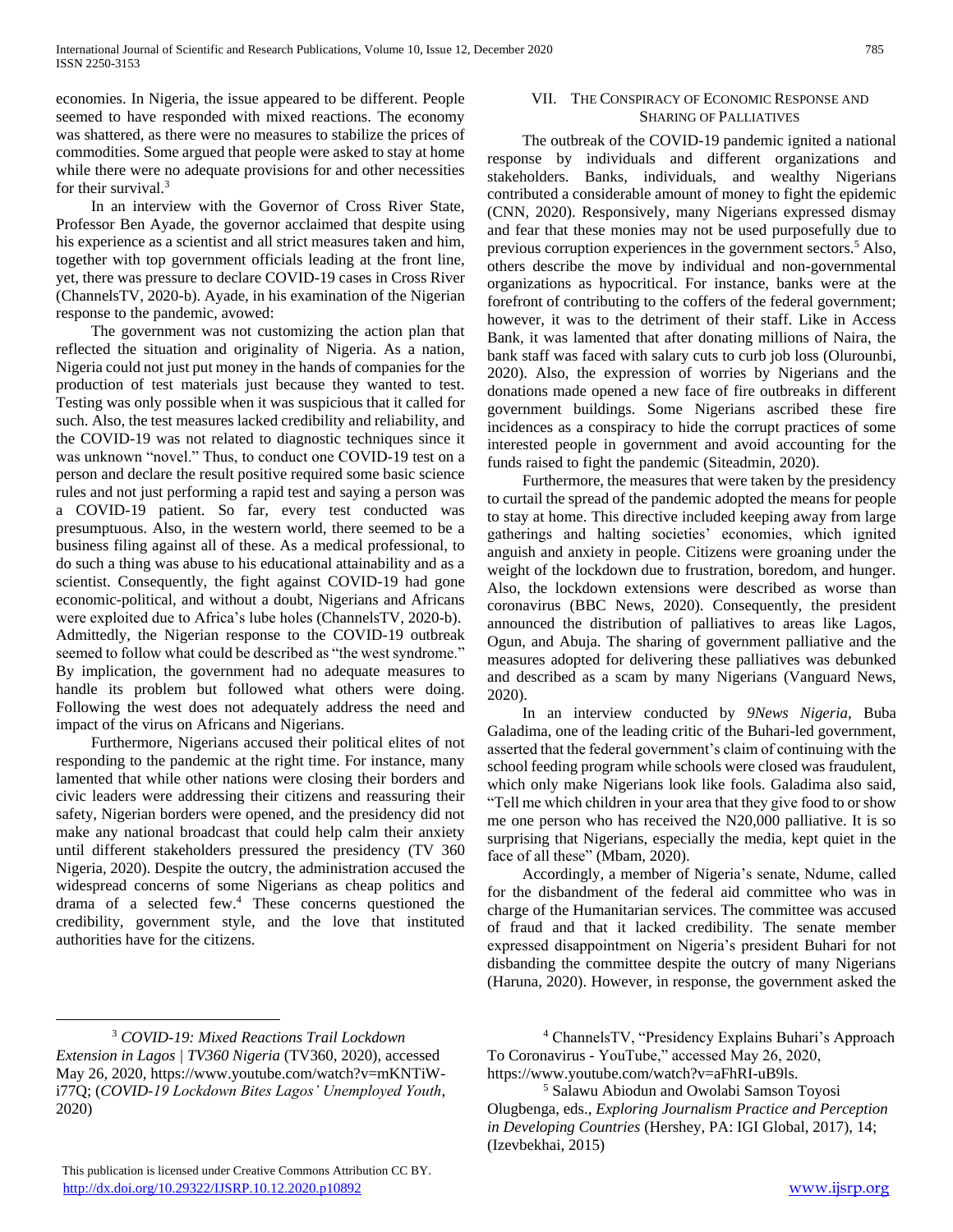concerned senate member to provide evidence of fraud against the palliative committee (editor, 2020).

 In Lagos, for instance, like other parts of Nigeria that were on total lockdown, many citizens described the government as insincere. These concerned Nigerians claimed that the process of sharing the palliative was politicized as the more significant portion of the palliative package was reserved for party members, which led to lawless activities and the outbreak of violence (Okon, 2020). Appropriately, the accusation of fraudulent response on palliatives drew the attention of Independent Corrupt Practices and other Related Offences Commission (ICPC), an arm of government that deals with corruption-related matters. The commission called on all Nigerians to report breaches or any corrupt practices concerning the palliatives (Oyero, 2020). Thus, the media has remained a powerful means that the federal government was confronted to respond to the concerns of Nigerians rightly.

## VIII. THE IMPACT OF GOVERNMENT CONSPIRACY RESPONSE TO COVID-19 PANDEMIC ON NATIONAL DEVELOPMENT

 Before the global outbreak of COVID-19, Nigeria has battled with a fragile economy, insecurity, kidnapping, Boko Haram, and religious tensions. There are also political instability, underdevelopment, ethno-religious divisions, and demographic tensions between the predominantly educated Christian south and the mostly uneducated Muslim north.<sup>6</sup> These diverse challenges have continued to threaten the peace, unity, and stability of the nation. The wake of the pandemic unearthed Nigeria's poor governance and laid bare the political brouhaha of the elite class. For instance, Nigeria's weak capacity of the health care infrastructure seemed to exacerbate the pandemic and its impact on national economies (Ekeruche, 2020).

 Also, the epidemic has unraveled the negative impact of the Almajiri system of education in northern Nigeria. Accordingly, different states have struggled to maintain a basic standard of healthcare expectations; however, in northern Nigeria, an attempt was made to relocate thousands of Almajirai to other states of the federation without the consent of some governors, especially in the Middle Belt and the South. Consequently, several governors rejected these Almajirai and returned them, considering them as economic and social burdens, which has raised concern among northern leaders (Channels Television, 2020). In Kaduna, for instance, the government contended that twenty-one out of the sixty-one Almajirai received from Kano were tested positive for COVID-19, which is a threat to the already fragile health infrastructure (Anyaogu, 2020).

 Meanwhile, in other parts of the country – South-South, South-East, and Middle Belt, the transfer of the Almajirai to their regions were unwelcomed. It was considered with high suspicion and described a conspiracy to invade their territories with an Islamization plan, more so that it was an attempt to take the fight of Boko Haram insurgency to their regions. Indeed, the joint

 $\overline{a}$ 

statement of leaders of the Southern and Middle Belt Forum (SMBLF) described the silence of the federal government and security organizations as worrisome and ominous (Johnson et al., 2020). Indeed, the deliberate dispatched of Almajirai to the Southern part of Nigeria amid curfew, inter-travel ban, and without due consultation with governors of these regions confirmed the suspicions of some Nigerians. It also raised tensions between the north and the south, thereby threatening the nation's peace, unity, and stability (Bodeemen, 2020).

 The global outbreak of COVID-19 has the potential to wreak havoc in the fragility of Nigeria and trigger widespread unrest. It could also create economic and political tensions between regions. However, at the center of the conspiracy response to the COVID-19 pandemic was the gross impact upon the ordinary citizen on the street of Nigeria. Unscrupulous leaders seemed to exploit the epidemic for their political and economic objectives to exacerbate crises among rival religions, rival communities, and geopolitical regions. Therefore, it was vital that the government re-strategize its approach to issues that affect the people and propose developmental measures that could help build the confidence of the citizens.

# IX. THE TASK BEFORE THE NIGERIAN GOVERNMENT

 The coronavirus is a world-changing reality, and the aftermath could alter how the global society approached issues as things may never remain the same. The disease outbreak caught much of the world off guard that has surreal the ordinary life of societies (Colbert, 2020, p. 10). Indeed, the COVID-19 is described as the new age pandemic, whose speed and severity rivaled the 1918 influenza epidemic (Balasubramanian, 2020). It has stalked nations' economics, and like in Africa, and Nigeria in particular, the outbreak has paused challenge to the fragility of government infrastructural development, that had drawn national concerns (CENTRE, 2020).

 Nigerians ought to rise and learn from the effects of the pandemic; this seems to be demonstrated by Ayade. Governor Ayade appeared to handle the COVID-19 epidemic in Cross Rivers differently from his other counterparts. His approach could provide Nigeria with a roadmap to deal with the country's issues differently. His COVID-19 response has been applauded both by the NCDC and the federal government (NseAbasi, 2020). The governor avers that Nigeria and Africa need to come out from a "follow the west syndrome" and think beyond the "stomach syndrome." By implication, the continent should be bold to address her unique issues, as did Madagascar, who did not wait for any approval from anyone.<sup>7</sup>

 Similarly, Nigeria needs to set up a proper vaccine production plant, which could be the first of its kind (Published, 2020). Nigeria is a nation full of potential, brilliant, energetic, and hardworking people. The government can produce almost everything, and what the country with the wealth of professionalism requires is empowerment (T & Nkechiny, 2019,

<sup>6</sup> Monica Emmanuel, *Federalism in Nigeria: Between Divisions in Conflict and Stability in Diversity* (Indonesia: Globethics.net, 2016); (David et al., 2015, p. 100)

<sup>7</sup> Published, "Ayade's Anti-COVID-19 War Strategy Stirs Controversy," *Punch Newspapers*, 2020., accessed May 26, 2020, https://punchng.com/ayades-anti-covid-19-war-strategystirs-controversy/.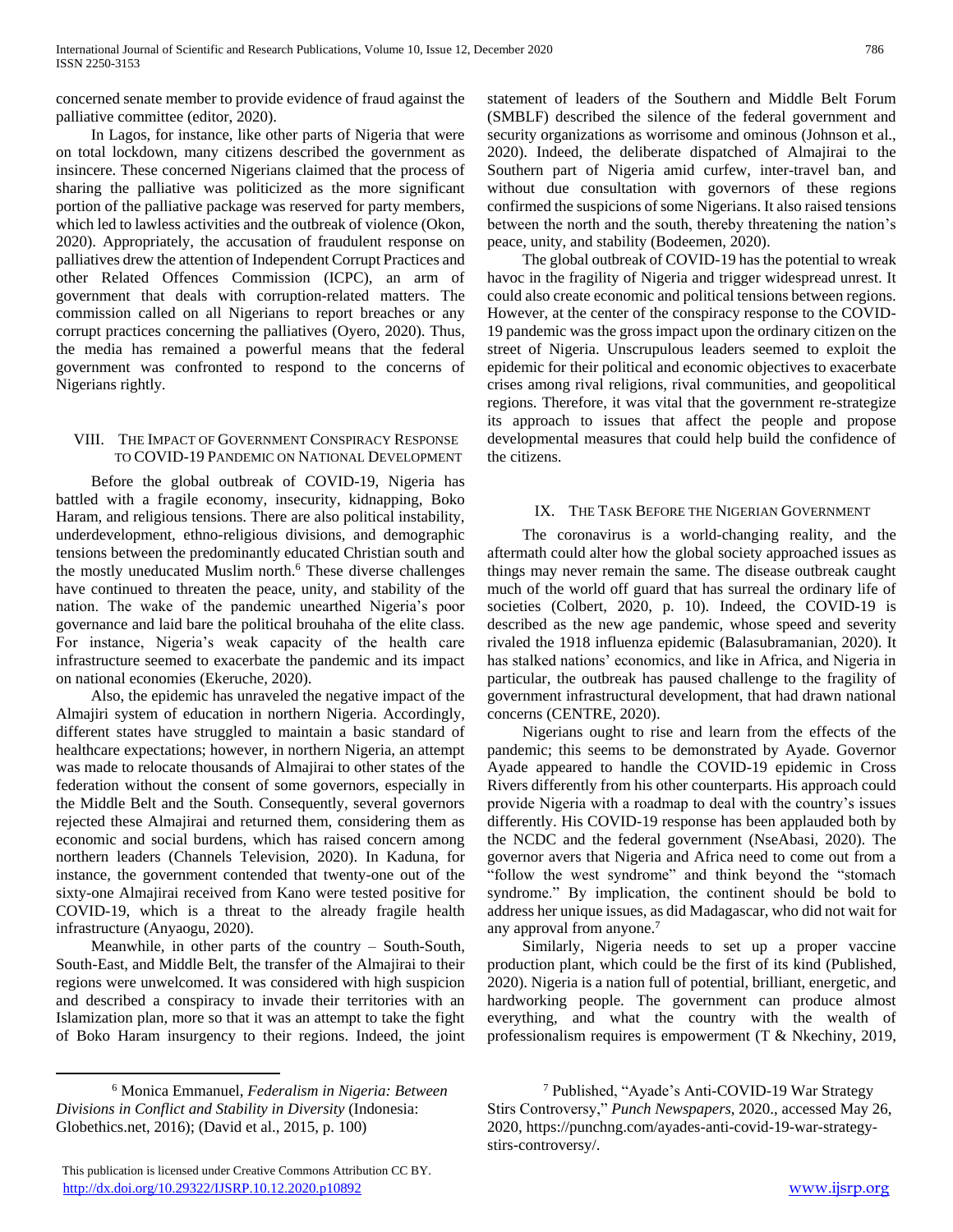p. 26). Arguably, Nigerians can lock their borders to viruses and other external threats and lock down the solutions.

 Unfortunately, many Nigerians have expressed concern about the unwillingness of the government to invest in human capacity building. Also, Nigerian universities are disappointed and feel betrayed by the government for undermining their capabilities (Acemoglu & Robinson, 2012). For example, despite the national cry by some stakeholders and the association of Nigerian medical doctors not to bring foreign medical personnel, the government went on to bring Chinese doctors, which received mixed reactions.<sup>8</sup> It was later discovered that the so-called Chinese doctors were not all doctors, and their whereabouts seemed unknown (Ajayi, 2020). What Nigeria needs is human development that aims to increase knowledge, skills, and capacities in all sectors and all people. Nigerians need to be given adequate support and access to resources to enhance capacity building.

#### X. CONCLUSION

 The making and the destruction of every society depend on the models that instituted authorities adopt in responding to issues that threaten the people it claimed to govern. It is delineating that some measures taken by the Nigerian government to curb the spread of COVID-19 were in collocation to the viewpoint of some Nigerians. Many ordinary Nigerians took to the media to express their dismay, including some political elites. Therefore, the government must explore measures to redress its citizenry's concerns swiftly. This calls for a collaborative and dialogical approach immersed in the national agenda, which seeks to promot the unity, peace, and stability of Nigeria's democracy.

#### **REFERENCES**

- [1] Abdulaziz, A. (2020, 5 May). There's pressure to declare COVID-19 in Kogi-State Govt. https://www.premiumtimesng.com/regional/northcentral/391454-theres-pressure-to-declare-covid-19-in-kogi-state-govt.html
- [2] Abiodun, S., & Samson, O., Toyosi Olugbenga (Eds.). (2017). Exploring Journalism Practice and Perception in Developing Countries. IGI Global.
- [3] Acemoglu, D., & Robinson, J. A. (2012). Why Nations Fail: The Origins of Power, Prosperity and Poverty. Profile Books.
- [4] Adeboyejo, A. (2020, 14 April). How Covid-19 Lockdowns Affect Healthcare of Non-Covid Cases. African Arguments. https://africanarguments.org/2020/04/14/how-covid-19-lockdowns-affecthealthcare-of-non-covid-cases/
- [5] AfricaNews. (2020, 21 May). Madagascar to sign confidentiality clause with WHO on COVID-Organics. Africanews. https://www.africanews.com/2020/05/21/madagascar-prez-dismisses-allcritics-would-they-doubt-european-cure/
- [6] Ajayi, O. (2020, 14 May). Stop Asking me about Chinese Doctors, Minister of Health tells Nigerians. Vanguard News. https://www.vanguardngr.com/2020/05/stop-asking-me-about-chinesedoctors-minister-of-health-tells-nigerians/

<sup>8</sup> Lawrence P. Patrick, "Bringing Chinese Doctors to Nigeria Is against National Interests — Reps Minority Caucus," *Vanguard News*, April 7, 2020, accessed May 26, 2020, https://www.vanguardngr.com/2020/04/bringing-chinesedoctors-to-nigeria-is-against-national-interests-reps-minoritycaucus/; Tofe Ayeni, "Nigerian Medical Association and Government Still Feuding," *The Africa Report.Com*, last

 $\overline{a}$ 

 This publication is licensed under Creative Commons Attribution CC BY. <http://dx.doi.org/10.29322/IJSRP.10.12.2020.p10892> [www.ijsrp.org](http://ijsrp.org/)

- [7] Akinterinwa, B. A. (2020, 3 May). Nigeria: COVID-19 Pandemic and Nigeria-China Relations - Critical Issues and China's International Responsibility (I). AllAfrica.Com. https://allafrica.com/stories/202005030067.html
- [8] Akpojivi, U. (2018). Media Reforms and Democratization in Emerging Democracies of Sub-Saharan Africa. Springer.
- [9] Alfa Shaban, A. R. (2020, 22 April). COVID-organics: Madagascar launches Africa's first cure for virus. Africanews. https://www.africanews.com/2020/04/22/covid-organics-madagascarlaunches-africa-s-first-cure-for-virus/
- [10] Ankara. (2020). COVID-19: Nigerian doctors oppose Chinese team's visit. Retrieved 26 May, 2020, from https://www.aa.com.tr/en/africa/covid-19 nigerian-doctors-oppose-chinese-teams-visit/1794073
- [11] Anyaogu, I. (2020, 2 May). 21 out of 61 Almajiris returned to Kaduna tested positive for COVID-19 -El Rufai. Businessday NG. https://businessday.ng/coronavirus/article/21-out-of-61-almajiris-returnedto-kaduna-tested-positive-for-covid-19-el-rufai/
- [12] Avenue, H. R. W. | 350 F. (2020, 14 April). Nigeria: Protect Most Vulnerable in COVID-19 Response. Human Rights Watch. https://www.hrw.org/news/2020/04/14/nigeria-protect-most-vulnerablecovid-19-response
- [13] Ayeni, T. (2020, 15 April). Nigerian Medical Association and government still feuding. The Africa Report.Com. https://www.theafricareport.com/26172/coronavirus-nigerian-medicalassociation-and-government-still-feuding/
- [14] Balasubramanian, M. (2020). Covid 19â-The New Age Pandemic. Notion Press.
- [15] BBC News. (2020, 31 March). Lagos lockdown: "How will my children survive?" BBC News. https://www.bbc.com/news/world-africa-52093343
- [16] BEN Television. (2020). DAAR GROUP, AIT Founder Dr. Raymond Dokpesi shares his Covid-19 experience. Retrieved 26 May, 2020, from https://www.youtube.com/watch?v=T8P-xbrZKq0
- [17] Bodeemen. (2020, 16 May). Covid-19: Politics of Almajiri North to South Movement. https://www.blueprint.ng/covid-19-politics-of-almajiri-north-tosouth-movement/
- [18] Cambell, J., & McCaslin, J. (2020). How Nigeria Has Responded to COVID-19 So Far. Council on Foreign Relations. Retrieved 12 May, 2020, from https://www.cfr.org/blog/how-nigeria-has-responded-covid-19-so-far
- [19] CENTRE, T. T. L. (2020, 6 April). Impact of the Coronavirus (COVID-19) on the African Economy. Tralac. https://www.tralac.org/news/article/14483 impact-of-the-coronavirus-covid-19-on-the-african-economy.html
- [20] Channels Television. (2020, 11 May). Almajiri Evacuation, Rejection Causing Ripples. ChannelsTv. https://www.youtube.com/watch?v=ENOM6TebbEI
- [21] ChannelsTV. (2020-a). Presidency Explains Buhari's Approach To Coronavirus-YouTube. Retrieved 26 May, 2020, from https://www.youtube.com/watch?v=aFhRI-uB9ls
- [22] ChannelsTV. (2020-b). Why Cross River Is COVID-19 Free Ayade. Channels Television. Retrieved 26 May, 2020, from https://www.channelstv.com/2020/05/21/why-cross-river-is-covid-19-freeayade/
- [23] ChannelsTV. (2020a, April 30). Cross River State Alleges Pressure From NCDC Over Testingâ-YouTube. https://www.youtube.com/watch?v=TmShytdorCY
- [24] ChannelsTV. (2020b, 21 May). Why Cross River Has Not Recorded Any COVID-19 Case-Ayade-YouTube. https://www.youtube.com/watch?v=vGvmm2wh5-w
- [25] Chiefe, U. (2020, 10 March). How government and civil societies fought against the Social Media Bill. Techpoint.Africa. https://techpoint.africa/2020/03/10/nigeria-social-media-bill-hearing/

modified April 15, 2020, accessed May 26, 2020, https://www.theafricareport.com/26172/coronavirus-nigerianmedical-association-and-government-still-feuding/; Ankara, "COVID-19: Nigerian Doctors Oppose Chinese Team's Visit," accessed May 26, 2020, https://www.aa.com.tr/en/africa/covid-19-nigerian-doctors-oppose-chinese-teams-visit/1794073; (Akinterinwa, 2020)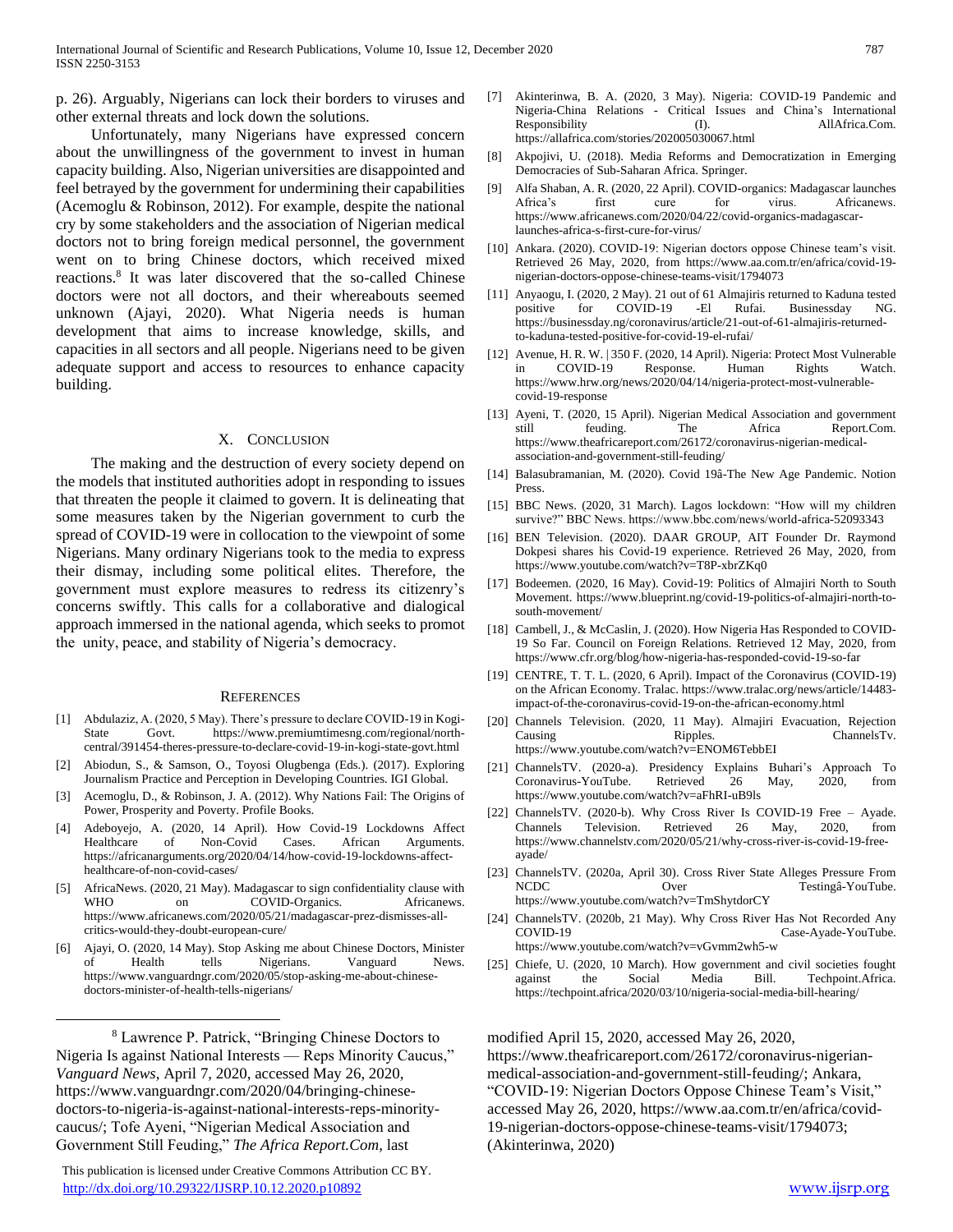- [26] CNN, A. S. (2020). Government, banks and wealthy individuals contribute billions to fight coronavirus in Nigeria. CNN. Retrieved 26 May, 2020, from https://www.cnn.com/2020/03/27/africa/coronavirus-nigeriafund/index.html
- [27] Colbert, D. (2020). Pandemic Protection: Safe, Natural Ways to Prepare Your Immune System Before You Need It. Charisma Media.
- [28] COVID-19 lockdown bites Lagos' unemployed youth. (2020, 10 April). Africa News. https://www.youtube.com/watch?v=tUEjDlixl0U
- [29] COVID-19: Mixed reactions trail lockdown extension in Lagos | TV360 Nigeria. (2020). TV360. Retrieved 26 May, 2020, from https://www.youtube.com/watch?v=mKNTiW-i77Q
- [30] David, O. J., Asuelime, L. E., & Onapajo, H. (2015). Boko Haram: The Socio-Economic Drivers. Springer.
- [31] Denton, F. (2020, 27 April). Will COVID-19 leave fuel-rich African countries gasping for breath? International Institute for Environment and Development. https://www.iied.org/will-covid-19-leave-fuel-rich-africancountries-gasping-for-breath
- [32] editor. (2020, 17 April). Provide Evidence of Fraud against Palliative Committee, Presidency Tells Ndume. THISDAYLIVE. https://www.thisdaylive.com/index.php/2020/04/17/provide-evidence-offraud-against-palliative-committee-presidency-tells-ndume/
- [33] Ekeruche, C. O. and M. A. (2020, 8 April). Understanding the impact of the COVID-19 outbreak on the Nigerian economy. Brookings. https://www.brookings.edu/blog/africa-in-focus/2020/04/08/understandingthe-impact-of-the-covid-19-outbreak-on-the-nigerian-economy
- [34] Ekonde, D. (2020). The challenge with African countries promoting traditional cures for Covid-19 without research. Quartz Africa. Retrieved 12 May, 2020, from https://qz.com/africa/1852069/african-countries-want-toboost-traditional-cures-for-covid-19/
- [35] Elumoye, D., & Okocha, C. (2020, 10 April). Nigeria: SGF Laments Nigeria's Poor Health Infrastructure. AllAfrica.Com. https://allafrica.com/stories/202004100301.html
- [36] Emmanuel Dudu, N. (2020). (9) 9news Nigeria Facebook Search. Retrieved 26 May, 2020, from https://web.facebook.com/search/top/?q=9news%20nigeria&epa=SEARCH \_BOX
- [37] Emmanuel, M. (2016). Federalism in Nigeria: Between Divisions in Conflict and Stability in Diversity. Globethics.net.
- [38] Fitch, B. D. (Ed.). (2013). Law Enforcement Ethics. SAGE.
- [39] Gate, B. (2020, 13 April). Bill Gates on Finding a Vaccine for COVID-19, the Economy, and Returning to 'Normal Life.' TheEllenShow.
- [40] H, O., Oseloka. (2017). Prime Witness: Change and Policy Challenges in Buhariís Nigeria. Safari Books Ltd.
- [41] Haruna, A. (2020, 17 April). Nigeria: Coronavirus Senator Accuses Federal Aid Committee of Fraud, Calls for Disbandment. AllAfrica.Com. https://allafrica.com/stories/202004170085.html
- [42] Idris, Sani. (2020, 22 March). COVID -19: Kaduna residents express fear over total lockdown. NNN NEWS NIGERIA. https://nnn.com.ng/covid-19 kaduna-residents-express-fear-over-total-lockdown/
- [43] Ikumi, T. (2020). "I Was Left In The Ambulance For Two Hours," COVID-19 Survivor Narrates Ordeal. ChannelsTv. Retrieved 26 May, 2020, from https://www.youtube.com/watch?v=jpjRmEGxBk4
- [44] INSIGHT: Covid-19 Pandemic—Nigeria's Fiscal and Economic Measures. (2020). Retrieved 12 May, 2020, from https://news.bloombergtax.com/dailytax-report-international/insight-covid-19-pandemic-nigerias-fiscal-andeconomic-measures
- [45] Izevbekhai, M. (2015). Strategies for Sustainable Transformation of Developing Countries: A Road Map for a Sustainable Developed Nigeria. AuthorHouse.
- [46] Johnson, D., Onoyume, J., Ahon, F., Yakubu, D., & Ajayi, O. (2020, 11 May). Nigeria: COVID-19 - Southern, M-Belt Leaders Raise Alarm Over Invasion By Almajirai. AllAfrica.Com. https://allafrica.com/stories/202005110462.html
- [47] Junior, U. O. (2013). Patriotism Has No Party: Defining Democracy Within the Context of Ensuring Peace. Xlibris Corporation.
- [48] Lennox, J. (2020). Where is God in a Coronavirus World? The Good Book Company.
- [49] Mahbubani, K. (2020). Has China Won?: The Chinese Challenge to American Primacy. PublicAffairs.

 This publication is licensed under Creative Commons Attribution CC BY. <http://dx.doi.org/10.29322/IJSRP.10.12.2020.p10892> [www.ijsrp.org](http://ijsrp.org/)

- [50] Mbam, U. (2020, 24 May). COVID-19: "FG's N20k Cash Transfer, School Feeding Program A Fraud" - Buba Galadima Reveals. 9News Nigeria. https://9newsng.com/covid-19-fgs-n20k-cash-transfer-school-feedingprogram-a-fraud-buba-galadima-reveals/
- [51] Nigeria-KPMG Global. (2020, 11 May). KPMG. https://home.kpmg/xx/en/home/insights/2020/04/nigeria-government-andinstitution-measures-in-response-to-covid.html
- [52] Nigerians React To President Buhari's Speech On Covid-19-YouTube. (n.d.). Retrieved 26 May, 2020, from https://www.youtube.com/watch?v=K-ISepHpqjM
- [53] NseAbasi, N. (2020). Ayade Vs. Covid 19:a Fight To Finish! Nigerian Voice. Retrieved 26 May, 2020, from https://www.thenigerianvoice.com/news/288188/ayade-vs-covid-19a-fightto-finish.html
- [54] Okon, D. (2020, 19 April). Lamentation still trails Lagos, FG's palliative package as middlemen hijack programme. Businessday NG. https://businessday.ng/features/article/lamentation-still-trails-lagos-fgspalliative-package-as-middlemen-hijack-programme/amp/
- [55] Okorie, N., Raphael, O., Babatunde, & Abiodun, S. (Eds.). (2016). Impacts of the Media on African Socio-Economic Development. IGI Global.
- [56] Olabode, S. A. (2018). Digital Activism and Cyberconflicts in Nigeria: Occupy Nigeria, Boko Haram and MEND. Emerald Group Publishing.
- [57] Olurounbi, R. (2020, 5 May). Nigeria's Access Bank announces salary cuts to curb job loss. The Africa Report.Com. https://www.theafricareport.com/27379/coronavirus-nigerias-access-bankannounces-salary-cuts-to-curb-job-loss/
- [58] Omotoso, 'Femi, & Kehinde, M. (Eds.). (2016). Democratic Governance and Political Participation in Nigeria 1999-2014. Spears Media Press.
- [59] Owolabi, F. (2020, 28 May). PTF: Abandoning patients with other illnesses over COVID-19 scare has led to more deaths. TheCable. https://www.thecable.ng/ptf-abandoning-patients-with-other-illnesses-overcovid-19-scare-has-led-to-more-deaths
- [60] Oyero, K. (2020). Lockdown: Report fraud in FG's cash transfer, ICPC tells Nigerians. Punch Newspapers. Retrieved 26 May, 2020, from https://punchng.com/lockdown-report-fraud-in-fgs-cash-transfer-icpc-tellsnigerians/
- [61] Ozugbakun, A. (2020). Community transmission fuels the rise in COVID-19 Cases in Nigeria-YouTube. Retrieved 25 May, 2020, from https://www.youtube.com/watch?v=wo3EHFonO6s
- [62] P. Patrick, L. (2020, 7 April). Bringing Chinese doctors to Nigeria is against national interests — Reps minority caucus. Vanguard News. https://www.vanguardngr.com/2020/04/bringing-chinese-doctors-tonigeria-is-against-national-interests-reps-minority-caucus/
- [63] Published. (2020). Ayade's anti-COVID-19 war strategy stirs controversy. Punch Newspapers. Retrieved 26 May, 2020, from https://punchng.com/ayades-anti-covid-19-war-strategy-stirs-controversy/
- [64] Siteadmin. (2020, 18 April). Nigerians Express Concern As 'Mysterious Fire' Consumes Three Government Offices In Abuja Under 10 Days [Text]. Sahara Reporters. http://saharareporters.com/2020/04/18/nigerians-expressconcern-%E2%80%98mysterious-fire%E2%80%99-consumes-threegovernment-offices-abuja-under
- [65] T, O., Mutiat, & Nkechiny, O.-U. (Eds.). (2019). Social Protection in Africa: A Study of Paradigms and Contexts. Reamsworth Publishing.
- [66] TV 360 Nigeria. (2020). Senate wants Buhari to address the nation on COVID-19 | TV360 Nigeria-YouTube. Retrieved 26 May, 2020, from https://www.youtube.com/watch?v=\_NJIcBfvbHA
- [67] TVCNews. (2020). Naira Devaluation: Financial expert explains impact on the economy | TV360 Nigeria-YouTube. Retrieved 25 May, 2020, from https://www.youtube.com/watch?v=ItFNfR3kp40
- [68] Ukomadu, A. (2020, 11 May). Nigerian comics fight COVID-19 with gags and slapstick slaps. Reuters. https://www.reuters.com/article/us-healthcoronavirus-nigeria-comedy-idUSKBN22K1LI
- [69] Unah, L. (2020, 14 April). Nigerian private sector donates more than most other African countries in fight against COVID-19. African Business Magazine. https://africanbusinessmagazine.com/sectors/healthsectors/covid-19/nigerian-private-sector-donates-more-than-most-otherafrican-countries-in-fight-against-covid-19/
- [70] Vanguard News. (2020, 16 April). Lockdown palliative a scam, residents fume. Vanguard News. https://www.vanguardngr.com/2020/04/lockdownpalliative-a-scam-residents-fume/